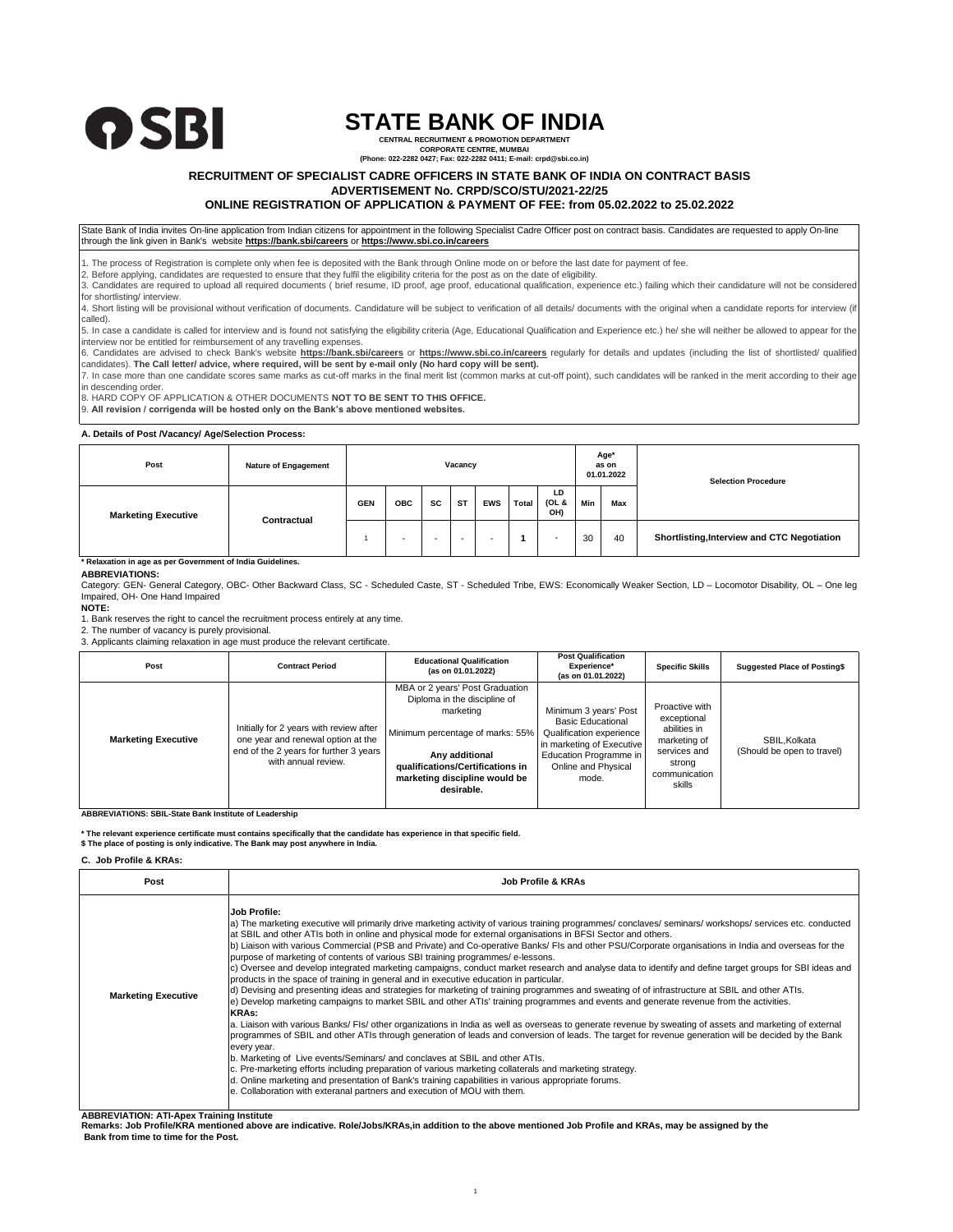### **D. Remuneration:**

| Post                                                                                                                                                                                                                                                                                                                                                                                                                                                                                                                                                                                                                                                                                                                                        |                                                                                                                                                                                                                                                                                                                                                                                                                                                           | <b>CTC</b>                                                                                                                                                                                                                                    |  |  |  |  |
|---------------------------------------------------------------------------------------------------------------------------------------------------------------------------------------------------------------------------------------------------------------------------------------------------------------------------------------------------------------------------------------------------------------------------------------------------------------------------------------------------------------------------------------------------------------------------------------------------------------------------------------------------------------------------------------------------------------------------------------------|-----------------------------------------------------------------------------------------------------------------------------------------------------------------------------------------------------------------------------------------------------------------------------------------------------------------------------------------------------------------------------------------------------------------------------------------------------------|-----------------------------------------------------------------------------------------------------------------------------------------------------------------------------------------------------------------------------------------------|--|--|--|--|
| <b>Marketing Executive</b>                                                                                                                                                                                                                                                                                                                                                                                                                                                                                                                                                                                                                                                                                                                  | Rs 15 lakhs to Rs. 20 lakhs p.a. (60% fixed, 40% variable components)<br><b>CTC is Negotiable</b><br>In addition to CTC, other perks, travelling expenses for travelling by taxi, air (economy class) in case of travelling on official duties and DA as<br>applicable for the post.                                                                                                                                                                      |                                                                                                                                                                                                                                               |  |  |  |  |
| E. How to Apply:<br>Candidates should have valid email ID which should be kept active till the declaration of result. It will help him/her in getting call letter/ Interview advices etc. by email.                                                                                                                                                                                                                                                                                                                                                                                                                                                                                                                                         |                                                                                                                                                                                                                                                                                                                                                                                                                                                           |                                                                                                                                                                                                                                               |  |  |  |  |
|                                                                                                                                                                                                                                                                                                                                                                                                                                                                                                                                                                                                                                                                                                                                             | GUIDELINES FOR FILLING ONLINE APPLICATION:                                                                                                                                                                                                                                                                                                                                                                                                                |                                                                                                                                                                                                                                               |  |  |  |  |
|                                                                                                                                                                                                                                                                                                                                                                                                                                                                                                                                                                                                                                                                                                                                             | i. Candidates will be required to register themselves online through the link available on SBI website https://bank.sbi/careers OR https://www.sbi.co.in/careers and pay the application fee<br>using Internet Banking/ Debit Card/ Credit Card etc.<br>ii. Candidates should first scan their latest photograph and signature. Online application will not be registered unless candidate uploads his/her photo and signature as specified on the online |                                                                                                                                                                                                                                               |  |  |  |  |
| registration page (under 'How to Apply").                                                                                                                                                                                                                                                                                                                                                                                                                                                                                                                                                                                                                                                                                                   |                                                                                                                                                                                                                                                                                                                                                                                                                                                           | iii. Candidates should fill the application carefully. Once application is filled-in completely, candidate should submit the same. In the event of candidate not being able to fill the application in one                                    |  |  |  |  |
| go, he can save the information already entered. When the information/ application is saved, a provisional registration number and password is generated by the system and displayed on the<br>screen. Candidate should note down the registration number and password. They can re-open the saved application using registration number and password and edit the particulars, if<br>needed. This facility of editing the saved information will be available for three times only. Once the application is filled completely, candidate should submit the same and proceed for online<br>payment of fee.<br>iv. After registering online, the candidates are advised to take a printout of the system generated online application forms. |                                                                                                                                                                                                                                                                                                                                                                                                                                                           |                                                                                                                                                                                                                                               |  |  |  |  |
| <b>GUIDELINES FOR PAYMENT OF FEES:</b>                                                                                                                                                                                                                                                                                                                                                                                                                                                                                                                                                                                                                                                                                                      |                                                                                                                                                                                                                                                                                                                                                                                                                                                           |                                                                                                                                                                                                                                               |  |  |  |  |
| i. Application fees and Intimation Charges (Non-refundable) is Rs 750/- (Seven Hundred Fifty only) for General/OBC/EWS candidates and NIL for SC/ST/PWD candidates.<br>ii. Fee payment will have to be made online through payment gateway available thereat.                                                                                                                                                                                                                                                                                                                                                                                                                                                                               |                                                                                                                                                                                                                                                                                                                                                                                                                                                           |                                                                                                                                                                                                                                               |  |  |  |  |
| application will be allowed thereafter.                                                                                                                                                                                                                                                                                                                                                                                                                                                                                                                                                                                                                                                                                                     |                                                                                                                                                                                                                                                                                                                                                                                                                                                           | iii. After ensuring correctness of the particulars in the application form, candidates are required to pay the fees through payment gateway integrated with the application. No change/ edit in the                                           |  |  |  |  |
| borne by the candidates.                                                                                                                                                                                                                                                                                                                                                                                                                                                                                                                                                                                                                                                                                                                    |                                                                                                                                                                                                                                                                                                                                                                                                                                                           | iv. The payment can be made by using Debit Card/ Credit Card/ Internet Banking etc. by providing information as asked on the screen. Transaction charges for online payment, if any, will be                                                  |  |  |  |  |
| candidate.                                                                                                                                                                                                                                                                                                                                                                                                                                                                                                                                                                                                                                                                                                                                  |                                                                                                                                                                                                                                                                                                                                                                                                                                                           | v. On successful completion of the transaction, e-receipt and application form, bearing the date of submission by the candidate, will be generated which should be printed and retained by the                                                |  |  |  |  |
|                                                                                                                                                                                                                                                                                                                                                                                                                                                                                                                                                                                                                                                                                                                                             | vi. If the online payment of fee is not successfully completed in first instance, please make fresh attempts to make online payment.                                                                                                                                                                                                                                                                                                                      |                                                                                                                                                                                                                                               |  |  |  |  |
|                                                                                                                                                                                                                                                                                                                                                                                                                                                                                                                                                                                                                                                                                                                                             | vii. There is also a provision to reprint the e-Receipt and Application form containing fee details, at later stage.<br>viii. Application Fee once paid will NOT be refunded on any account NOR can it be adjusted for any other examination or selection in future.                                                                                                                                                                                      |                                                                                                                                                                                                                                               |  |  |  |  |
| F. How to Upload Documents:                                                                                                                                                                                                                                                                                                                                                                                                                                                                                                                                                                                                                                                                                                                 |                                                                                                                                                                                                                                                                                                                                                                                                                                                           |                                                                                                                                                                                                                                               |  |  |  |  |
| a. Details of Document to be uploaded:                                                                                                                                                                                                                                                                                                                                                                                                                                                                                                                                                                                                                                                                                                      |                                                                                                                                                                                                                                                                                                                                                                                                                                                           | e. Guidelines for scanning of photograph/ signature/ documents:                                                                                                                                                                               |  |  |  |  |
| i. Brief Resume (PDF)                                                                                                                                                                                                                                                                                                                                                                                                                                                                                                                                                                                                                                                                                                                       |                                                                                                                                                                                                                                                                                                                                                                                                                                                           | i. Set the scanner resolution to a minimum of 200 dpi (dots per inch)                                                                                                                                                                         |  |  |  |  |
| ii. ID Proof (PDF)                                                                                                                                                                                                                                                                                                                                                                                                                                                                                                                                                                                                                                                                                                                          |                                                                                                                                                                                                                                                                                                                                                                                                                                                           | ii. Set Colour to True Colour                                                                                                                                                                                                                 |  |  |  |  |
| iii. Proof of Date of Birth (PDF)                                                                                                                                                                                                                                                                                                                                                                                                                                                                                                                                                                                                                                                                                                           |                                                                                                                                                                                                                                                                                                                                                                                                                                                           | iii. Crop the image in the scanner to the edge of the photograph/signature, then use the upload                                                                                                                                               |  |  |  |  |
|                                                                                                                                                                                                                                                                                                                                                                                                                                                                                                                                                                                                                                                                                                                                             | iv. Educational Certificates: Relevant Mark-Sheets/ Degree Certificate (PDF)                                                                                                                                                                                                                                                                                                                                                                              | editor to crop the image to the final size (as specified above).                                                                                                                                                                              |  |  |  |  |
| v. Experience certificates (PDF)                                                                                                                                                                                                                                                                                                                                                                                                                                                                                                                                                                                                                                                                                                            |                                                                                                                                                                                                                                                                                                                                                                                                                                                           | iv. The photo/ signature file should be JPG or JPEG format (i.e. file name should appear as:                                                                                                                                                  |  |  |  |  |
| vi. Salary (Form-16 as on 31.03.2018, current salary slip etc.) (PDF)                                                                                                                                                                                                                                                                                                                                                                                                                                                                                                                                                                                                                                                                       |                                                                                                                                                                                                                                                                                                                                                                                                                                                           | image01.jpg or image01.jpeg).                                                                                                                                                                                                                 |  |  |  |  |
| vii. Caste/PWD certificate, if applicable (PDF)                                                                                                                                                                                                                                                                                                                                                                                                                                                                                                                                                                                                                                                                                             |                                                                                                                                                                                                                                                                                                                                                                                                                                                           | v. Image dimensions can be checked by listing the folder/ files or moving the mouse over the file                                                                                                                                             |  |  |  |  |
| b. Photograph file type/ size:                                                                                                                                                                                                                                                                                                                                                                                                                                                                                                                                                                                                                                                                                                              |                                                                                                                                                                                                                                                                                                                                                                                                                                                           | image icon.                                                                                                                                                                                                                                   |  |  |  |  |
| i. Photograph must be a recent passport style colour picture.                                                                                                                                                                                                                                                                                                                                                                                                                                                                                                                                                                                                                                                                               |                                                                                                                                                                                                                                                                                                                                                                                                                                                           | vi. Candidates using MS Windows/ MSOffice can easily obtain photo and signature in .jpeg format                                                                                                                                               |  |  |  |  |
|                                                                                                                                                                                                                                                                                                                                                                                                                                                                                                                                                                                                                                                                                                                                             | ii. Size of file should be between 20kb-50 kb and Dimensions 200 x 230 pixels (preferred)                                                                                                                                                                                                                                                                                                                                                                 | not exceeding 50kb & 20kb respectively by using MS Paint or MSOffice Picture Manager. Scanned                                                                                                                                                 |  |  |  |  |
|                                                                                                                                                                                                                                                                                                                                                                                                                                                                                                                                                                                                                                                                                                                                             | iii. Make sure that the picture is in colour, taken against a light-coloured, preferably white,                                                                                                                                                                                                                                                                                                                                                           | photograph and signature in any format can be saved in .jpg format by using 'Save As' option in the                                                                                                                                           |  |  |  |  |
| background.                                                                                                                                                                                                                                                                                                                                                                                                                                                                                                                                                                                                                                                                                                                                 |                                                                                                                                                                                                                                                                                                                                                                                                                                                           | File menu. The file size can be reduced below 50 kb (photograph) & 20 kb (signature) by using crop                                                                                                                                            |  |  |  |  |
| iv. Look straight at the camera with a relaxed face                                                                                                                                                                                                                                                                                                                                                                                                                                                                                                                                                                                                                                                                                         |                                                                                                                                                                                                                                                                                                                                                                                                                                                           | and then resize option (Please see point (i) & (ii) above for the pixel size) in the 'Image' menu.                                                                                                                                            |  |  |  |  |
|                                                                                                                                                                                                                                                                                                                                                                                                                                                                                                                                                                                                                                                                                                                                             | v. If the picture is taken on a sunny day, have the sun behind you, or place yourself in the                                                                                                                                                                                                                                                                                                                                                              | Similar options are available in other photo editor also.                                                                                                                                                                                     |  |  |  |  |
| shade, so that you are not squinting and there are no harsh shadows                                                                                                                                                                                                                                                                                                                                                                                                                                                                                                                                                                                                                                                                         |                                                                                                                                                                                                                                                                                                                                                                                                                                                           | vii. While filling in the Online Application Form the candidate will be provided with a link to upload                                                                                                                                        |  |  |  |  |
| vi. If you have to use flash, ensure there's no "red-eye"                                                                                                                                                                                                                                                                                                                                                                                                                                                                                                                                                                                                                                                                                   |                                                                                                                                                                                                                                                                                                                                                                                                                                                           | his/her photograph and signature.                                                                                                                                                                                                             |  |  |  |  |
|                                                                                                                                                                                                                                                                                                                                                                                                                                                                                                                                                                                                                                                                                                                                             | vii. If you wear glasses make sure that there are no reflections and your eyes can be f. Procedure for Uploading Document:                                                                                                                                                                                                                                                                                                                                |                                                                                                                                                                                                                                               |  |  |  |  |
| clearly seen.                                                                                                                                                                                                                                                                                                                                                                                                                                                                                                                                                                                                                                                                                                                               |                                                                                                                                                                                                                                                                                                                                                                                                                                                           | i. There will be separate links for uploading each document.                                                                                                                                                                                  |  |  |  |  |
|                                                                                                                                                                                                                                                                                                                                                                                                                                                                                                                                                                                                                                                                                                                                             | viii. Caps, hats and dark glasses are not acceptable. Religious headwear is allowed but it ii. Click on the respective link "Upload"                                                                                                                                                                                                                                                                                                                      |                                                                                                                                                                                                                                               |  |  |  |  |
| must not cover your face.                                                                                                                                                                                                                                                                                                                                                                                                                                                                                                                                                                                                                                                                                                                   |                                                                                                                                                                                                                                                                                                                                                                                                                                                           | iii. Browse & select the location where the PDF, DOC or DOCX file has been saved.                                                                                                                                                             |  |  |  |  |
|                                                                                                                                                                                                                                                                                                                                                                                                                                                                                                                                                                                                                                                                                                                                             |                                                                                                                                                                                                                                                                                                                                                                                                                                                           | ix. Ensure that the size of the scanned image is not more than 50kb. If the size of the file is iv. Select the file by clicking on it and Click the 'Upload' button.                                                                          |  |  |  |  |
|                                                                                                                                                                                                                                                                                                                                                                                                                                                                                                                                                                                                                                                                                                                                             |                                                                                                                                                                                                                                                                                                                                                                                                                                                           | more than 50 kb, then adjust the settings of the scanner such as the DPI resolution, no. of v. Click Preview to confirm the document is uploaded and accessible properly before submitting the                                                |  |  |  |  |
| colours etc., during the process of scanning.                                                                                                                                                                                                                                                                                                                                                                                                                                                                                                                                                                                                                                                                                               |                                                                                                                                                                                                                                                                                                                                                                                                                                                           | application. If the file size and format are not as prescribed, an error message will be displayed                                                                                                                                            |  |  |  |  |
| c. Signature file type/ size:                                                                                                                                                                                                                                                                                                                                                                                                                                                                                                                                                                                                                                                                                                               |                                                                                                                                                                                                                                                                                                                                                                                                                                                           | vi. Once uploaded/ submitted, the Documents uploaded cannot be edited/ changed.                                                                                                                                                               |  |  |  |  |
| i. The applicant has to sign on white paper with Black Ink pen.                                                                                                                                                                                                                                                                                                                                                                                                                                                                                                                                                                                                                                                                             |                                                                                                                                                                                                                                                                                                                                                                                                                                                           | vii. After uploading the photograph/ signature in the online application form candidates should check                                                                                                                                         |  |  |  |  |
|                                                                                                                                                                                                                                                                                                                                                                                                                                                                                                                                                                                                                                                                                                                                             | ii. The signature must be signed only by the applicant and not by any other person.                                                                                                                                                                                                                                                                                                                                                                       | that the images are clear and have been uploaded correctly. In case the photograph or signature is                                                                                                                                            |  |  |  |  |
|                                                                                                                                                                                                                                                                                                                                                                                                                                                                                                                                                                                                                                                                                                                                             | iii. The signature will be used to put on the Call Letter and wherever necessary.                                                                                                                                                                                                                                                                                                                                                                         | not prominently visible, the candidate may edit his/ her application and re-upload his/ her photograph                                                                                                                                        |  |  |  |  |
|                                                                                                                                                                                                                                                                                                                                                                                                                                                                                                                                                                                                                                                                                                                                             | not match the signature on the Call Letter, the applicant will be disqualified.                                                                                                                                                                                                                                                                                                                                                                           | iv. If the Applicant's signature on the answer script, at the time of the examination, does or signature, prior to submitting the form. If the face in the photograph or signature is unclear the<br>candidate's application may be rejected. |  |  |  |  |
|                                                                                                                                                                                                                                                                                                                                                                                                                                                                                                                                                                                                                                                                                                                                             | v. Size of file should be between 10kb - 20kb and Dimensions 140 x 60 pixels (preferred).                                                                                                                                                                                                                                                                                                                                                                 |                                                                                                                                                                                                                                               |  |  |  |  |
| vi. Ensure that the size of the scanned image is not more than 20kb                                                                                                                                                                                                                                                                                                                                                                                                                                                                                                                                                                                                                                                                         |                                                                                                                                                                                                                                                                                                                                                                                                                                                           |                                                                                                                                                                                                                                               |  |  |  |  |
| vii. Signature in CAPITAL LETTERS shall NOT be accepted.                                                                                                                                                                                                                                                                                                                                                                                                                                                                                                                                                                                                                                                                                    |                                                                                                                                                                                                                                                                                                                                                                                                                                                           |                                                                                                                                                                                                                                               |  |  |  |  |
| d. Document file type/ size:                                                                                                                                                                                                                                                                                                                                                                                                                                                                                                                                                                                                                                                                                                                |                                                                                                                                                                                                                                                                                                                                                                                                                                                           |                                                                                                                                                                                                                                               |  |  |  |  |
|                                                                                                                                                                                                                                                                                                                                                                                                                                                                                                                                                                                                                                                                                                                                             | i. All Documents must be in PDF except Resume which should be in DOC or DOCX                                                                                                                                                                                                                                                                                                                                                                              |                                                                                                                                                                                                                                               |  |  |  |  |
| format.                                                                                                                                                                                                                                                                                                                                                                                                                                                                                                                                                                                                                                                                                                                                     |                                                                                                                                                                                                                                                                                                                                                                                                                                                           |                                                                                                                                                                                                                                               |  |  |  |  |
| ii. Page size of the document to be A4.                                                                                                                                                                                                                                                                                                                                                                                                                                                                                                                                                                                                                                                                                                     |                                                                                                                                                                                                                                                                                                                                                                                                                                                           |                                                                                                                                                                                                                                               |  |  |  |  |
| iii. Size of the file should not be exceeding 500 KB.                                                                                                                                                                                                                                                                                                                                                                                                                                                                                                                                                                                                                                                                                       |                                                                                                                                                                                                                                                                                                                                                                                                                                                           |                                                                                                                                                                                                                                               |  |  |  |  |
|                                                                                                                                                                                                                                                                                                                                                                                                                                                                                                                                                                                                                                                                                                                                             | iv. In case of Document being scanned, please ensure it is saved as PDF and size not                                                                                                                                                                                                                                                                                                                                                                      |                                                                                                                                                                                                                                               |  |  |  |  |
|                                                                                                                                                                                                                                                                                                                                                                                                                                                                                                                                                                                                                                                                                                                                             | more than 500 KB as PDF. If the size of the file is more than 500KB, then adjust the<br>setting of the scanner such as the DPI resolution, no. of colors etc., during the process of                                                                                                                                                                                                                                                                      |                                                                                                                                                                                                                                               |  |  |  |  |
|                                                                                                                                                                                                                                                                                                                                                                                                                                                                                                                                                                                                                                                                                                                                             | scanning. Please ensure that Documents uploaded are clear and readable.                                                                                                                                                                                                                                                                                                                                                                                   |                                                                                                                                                                                                                                               |  |  |  |  |
|                                                                                                                                                                                                                                                                                                                                                                                                                                                                                                                                                                                                                                                                                                                                             |                                                                                                                                                                                                                                                                                                                                                                                                                                                           |                                                                                                                                                                                                                                               |  |  |  |  |
|                                                                                                                                                                                                                                                                                                                                                                                                                                                                                                                                                                                                                                                                                                                                             |                                                                                                                                                                                                                                                                                                                                                                                                                                                           |                                                                                                                                                                                                                                               |  |  |  |  |
|                                                                                                                                                                                                                                                                                                                                                                                                                                                                                                                                                                                                                                                                                                                                             |                                                                                                                                                                                                                                                                                                                                                                                                                                                           |                                                                                                                                                                                                                                               |  |  |  |  |
| G. Call Letter For Interview:                                                                                                                                                                                                                                                                                                                                                                                                                                                                                                                                                                                                                                                                                                               | Intimation/ call letter for interview will be sent by email or will be uploaded on Bank's website. NO HARD COPY WILL BE SENT.                                                                                                                                                                                                                                                                                                                             |                                                                                                                                                                                                                                               |  |  |  |  |

**H. Selection Process:**

i. **The selection will be based on shortlisting and interview.** 

ii. Shortlisting: Mere fulfilling minimum qualification and experience will not vest any right in candidate for being called for interview. The Shortlisting Committee constituted by the Bank will<br>cardidates for the intervi

marks at cut-off point), such candidates will be ranked according to their age in descending order, in the merit.